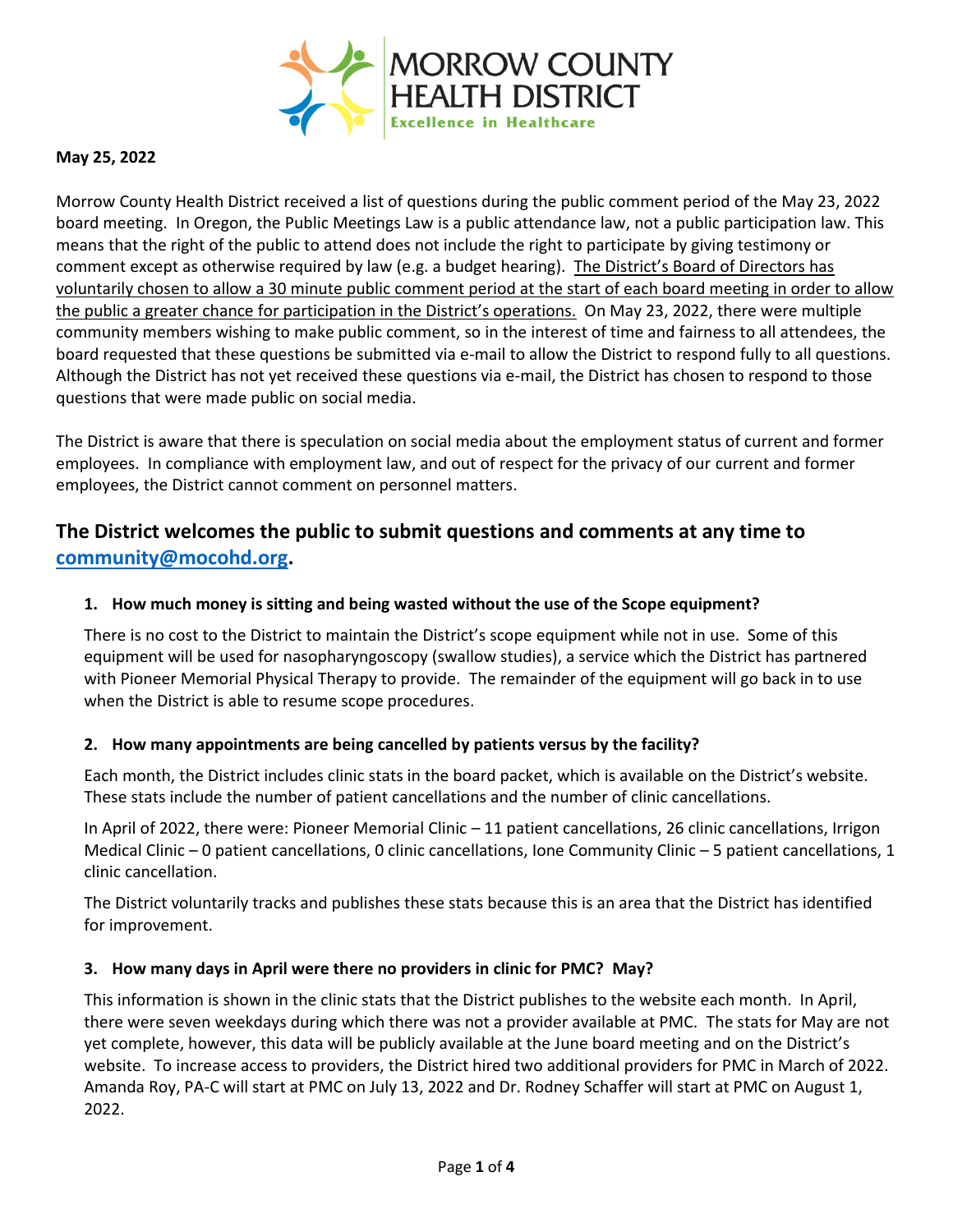

# **4. Per your board packet PMC had 7 days with no provider in clinic.**

Correct, see above.

# **5. Was the public notified that there were no providers in or were they told "we don't have any available appointments today".**

The District's protocol for responding to patients that want to be seen when there is no availability (for any reason) is to offer patients an appointment at another District location, an appointment via telehealth, or an appointment at a later date. This process was developed as a result of feedback from patients and community partners and has been well received. There is no requirement for the District to notify the public if a provider is not available in clinic, nor is it the District's policy to do so because this has led to confusion on the part of the public about whether or not a provider is available in the ER. There is **always** a provider available in the ER.

# **6. Where have the Covid funds gone towards?**

COVID funds have been used for a variety of purposes, but primarily: medical equipment purchases, personal protective equipment, staffing, and facility improvements that reduce the risk of transmission of infectious diseases. The District's financials are public records, which are available to the public for inspection at any time. The District's 2021 Audited Financials are published on the District's website. Additionally, each time a purchase is made which exceeds \$10,000, that purchase is approved in a public board meeting.

# **7. The public would like to request the Covid budget and the last few years of audits.**

The District's 2021 Audited Financials are posted to the District's website. The District will send documents necessary to satisfy the remainder of this request, however, it should be noted that the District does not maintain a separate COVID budget. The best way to make a public records request is to send a written request to the District either by mail or e-mail [\(community@mocohd.org\)](mailto:community@mocohd.org).

#### **8. Patient satisfaction rates for PMC in May is 60%, what are you doing to fix this?**

In order to answer this, some background is needed. The District uses a patient satisfaction survey called "CGCAHPS" (Clinician and Group Consumer Assessment of Healthcare Providers and Systems), which is a standardized assessment of patient satisfaction. The survey includes 29 questions about a patient's experience. In order to meaningfully track change over time, the District reports two of the overall measures from these surveys to the board on a monthly basis for each location. In the first quarter of 2022, which is not closed (meaning surveys are still being tabulated), PMC's scores are as follows:

- *Using any number from 0 to 10, where 0 is the worst provider possible and 10 is the best provider possible, what number would you use to rate this provider?* **60% with 20 responses.**
- *Would you recommend this provider's office to your family and friends?* **95% with 19 responses.**

In general, as more responses are received, scores improve (for example, the score which is now 60% was 54% in April when 13 responses were received).

The District is in the first year of a three year engagement with Custom Learning Systems to improve patient satisfaction and employee engagement. This is referred to as the District's service excellence initiative. This initiative includes training, an enhanced focus on patient satisfaction scores, and a new framework for making process improvements to better serve patients and employees.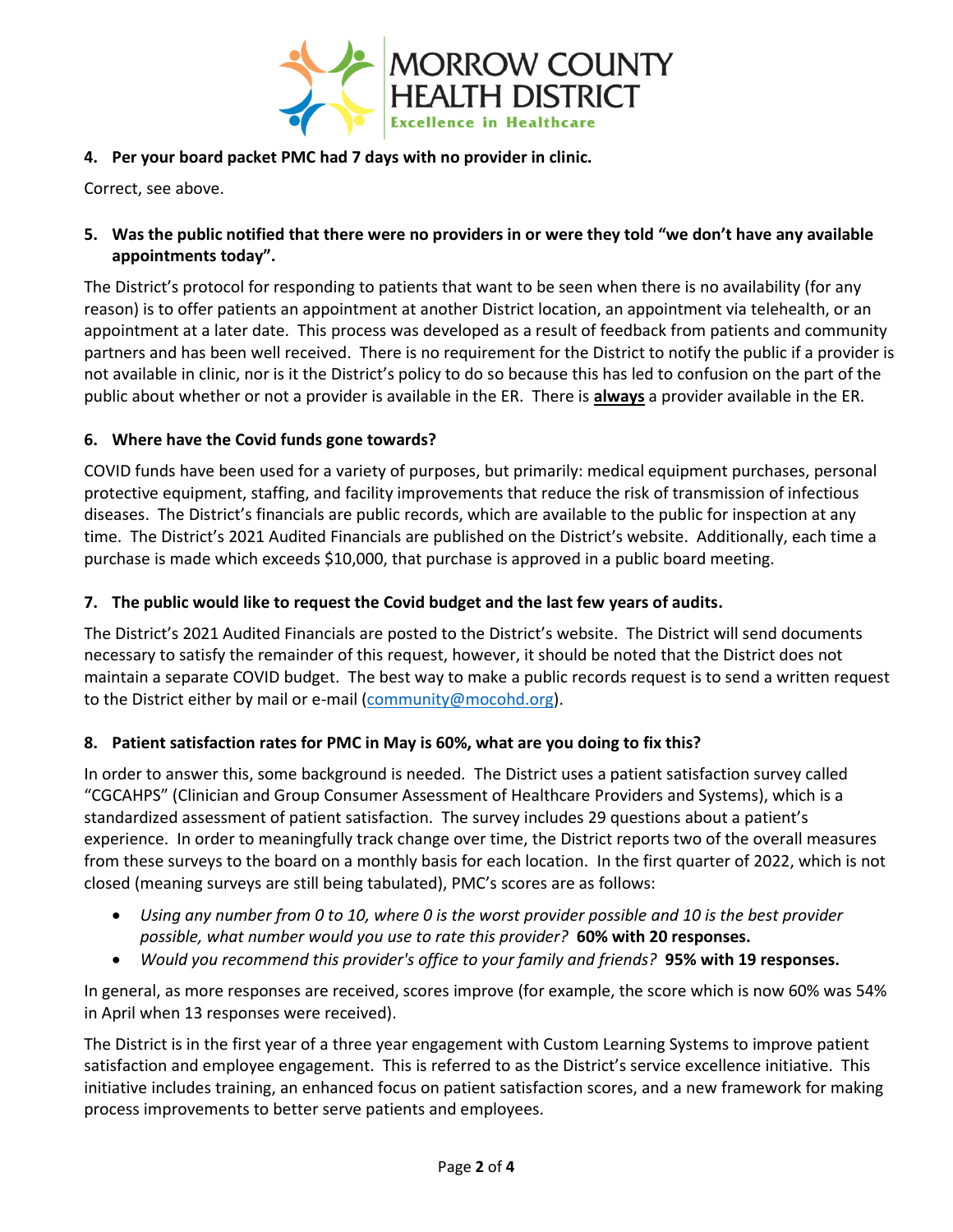

# **9. You are going to rent another property (per your board packet) for med students, providers, etc- what will be happening with the other property that is being used for that same purpose?**

The lease agreement that was included in the May 2022 board packet is an extension on a lease that the District already holds on a property used to house a locum physician. Providing housing for locum physicians is a standard contractual requirement.

The District owns a duplex, which is used primarily to house on-call ER providers. These units have a nearly 100% occupancy rate.

## **10. With Nicole Mahoney being the new COO- who will be taking on the CFO duties? If also Nicole, how do you plan to make sure things are not missed and deadlines are being met?**

The CFO position was posted for recruitment and the District is pleased to announce that an offer has been extended to a qualified local candidate. This individual's name will be made public after the individual has a chance to notify their current employer.

# **11. How often is Dr. Berretta- Chief of staff- traveling from WA to be present at the clinic? Is he seeing patients? If so, are those included in your stats?**

To provide some background information, Chief of Staff is not a position that the District hires. This is a position which is elected by the medical staff and may be filled by any physician that is a member of the District's medical staff.

Dr. Berretta is employed by the District to provide physician oversight services, which include physician assistant supervision, clinic medical directorship, and EMS advisory duties.

Dr. Berretta is currently working 100% remotely. He has not provided direct patient care, though the District and Dr. Berretta have been working on the possibility of telehealth services, which may be available in the future.

# **12. Please clarify how much money was lost the first quarter of 2022- as it seems what was said in the paper is not exactly what was said in the meeting**

The financial statements presented to the District's board on a monthly basis are draft, unaudited financial statements, which are subject to change. The District receives cost-based reimbursement, which is not calculated and applied to the District's financial statements until the cost report is completed after year end (typically September). Additionally, COVID funds cannot be recorded until the District's financial audit in August of 2022. For this reason, it is not possible to determine true losses or gains during the first quarter of the year. The March 2022 financials, which this question seems to refer to, show a YTD loss of 372,055. This is reflective of operations after nine months of the current fiscal year, which ends June 30, 2022.

# **13. Do you consider it a priority to hire and retain local qualified applicants?**

Yes. The District also recognizes that remote work can be a valuable option to expand the applicant pool when needed.

# **14. Are locum doctors and traveling nurses more expensive then hiring and maintaining employed staff?**

In general, yes. The District makes every effort to utilize employed personnel before engaging locums.